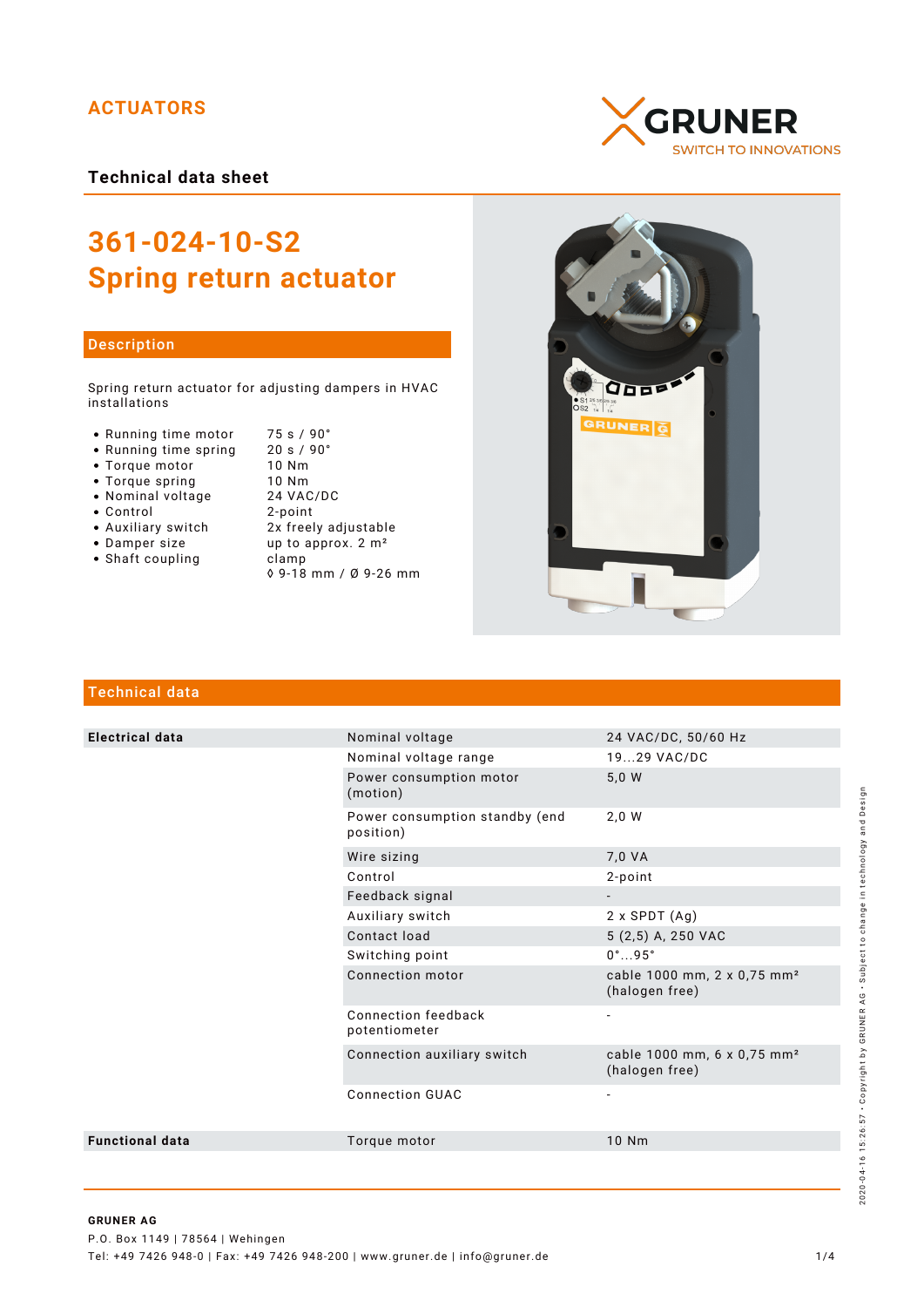

| <b>Technical data</b>      |                                         |                                                                   |
|----------------------------|-----------------------------------------|-------------------------------------------------------------------|
|                            |                                         |                                                                   |
| <b>Functional data</b>     | Torque spring                           | 10 Nm                                                             |
|                            | Damper size                             | up to approx. 2 m <sup>2</sup>                                    |
|                            | Synchronised speed                      | ±5%                                                               |
|                            | Direction of rotation                   | selected by mounting                                              |
|                            | Manual override                         | manual operation                                                  |
|                            | Angle of rotation                       | 0°max. 95° can be limited with<br>adjustable mechanical end stops |
|                            | Running time motor                      | 75 s / 90°                                                        |
|                            | Running time spring                     | 20 s / 90°                                                        |
|                            | Sound power level motor                 | $<$ 45 dB(A)                                                      |
|                            | Sound power level spring                | $< 65 \text{ dB(A)}$                                              |
|                            | Shaft coupling                          | clamp 0 9-18 mm / Ø 9-26 mm                                       |
|                            | Position indication                     | mechanical with pointer                                           |
|                            | Service life                            | $> 60000$ cycles $(0^{\circ}95^{\circ}0^{\circ})$                 |
|                            |                                         |                                                                   |
| <b>Safety</b>              | Protection class                        | III (safety extra-low voltage)                                    |
|                            | Degree of protection                    | IP 54                                                             |
|                            | <b>EMC</b>                              | CE (2014/30/EU)                                                   |
|                            | <b>LVD</b>                              | CE (2014/35/EU)                                                   |
|                            | <b>RoHS</b>                             | CE (2011/65/EU - 2015/863/EU -<br>2017/2102/EU)                   |
|                            | Mode of operation                       | Typ 1 (EN 60730-1)                                                |
|                            | Rated impulse voltage                   | 0,8 kV (EN 60730-1)                                               |
|                            | Control pollution degree                | 3 (EN 60730-1)                                                    |
|                            | Ambient temperature normal<br>operation | $-30^{\circ}$ C +50 $^{\circ}$ C                                  |
|                            | Storage temperature                     | $-30^{\circ}$ C +80 $^{\circ}$ C                                  |
|                            | Ambient humidity                        | 595% r.H., non condensing (EN<br>$60730-1)$                       |
|                            | Maintenance                             | maintenance free                                                  |
| <b>Dimensions / Weight</b> | Dimensions                              | 193 x 96 x 60 mm                                                  |
|                            | Weight                                  | 1700 g                                                            |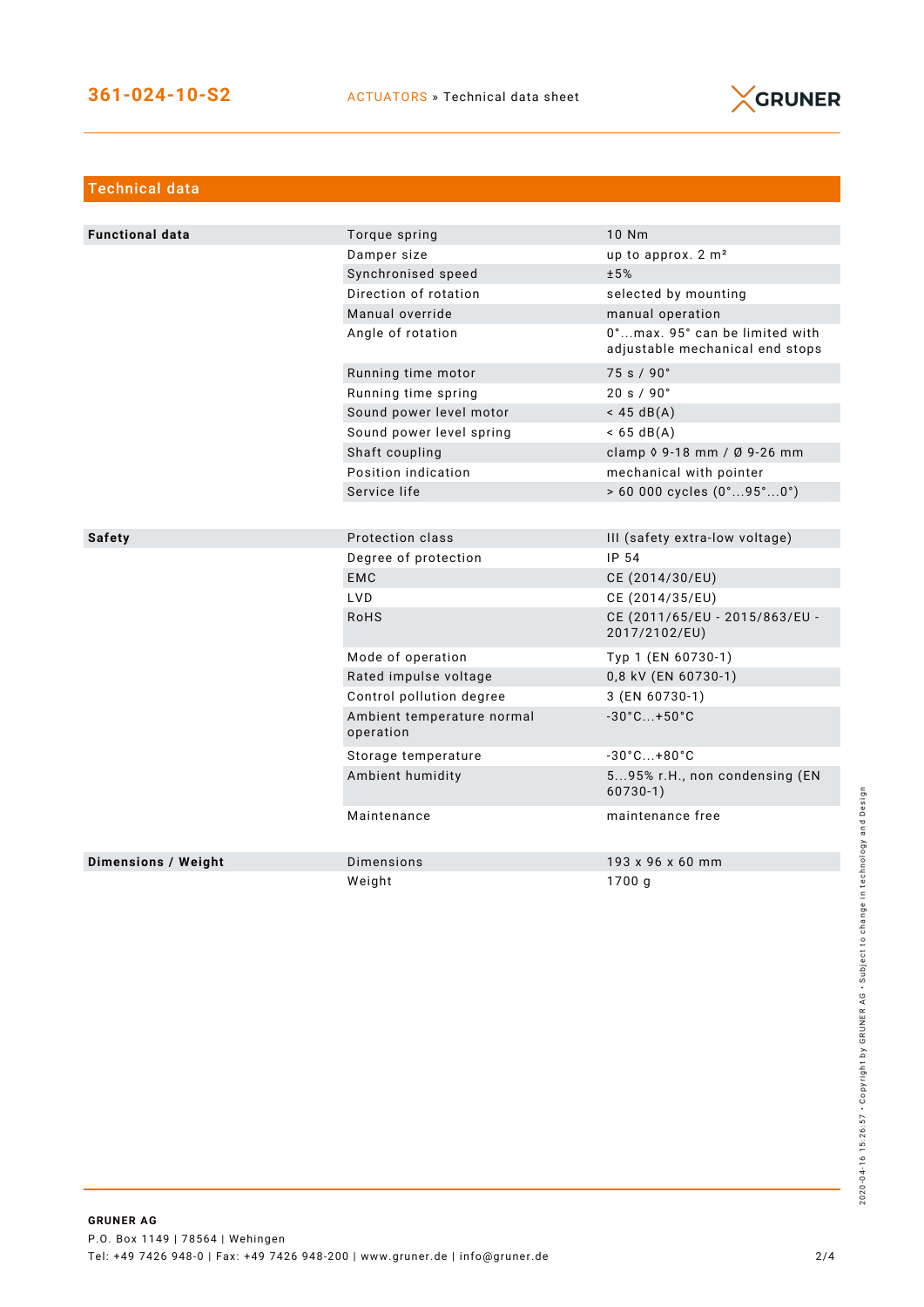

## Functionality / Properties

#### **Operating mode**

Connect power supply to wire 1+2, actuator drives to postion 1 while the pre-tensioned spring is wound up the same

time. If the power supply is interrupt, actuator drives back to position 0 by spring power. The actuator is still maintaining the minimum torque at the damper spindle.

The actuator is overload-proof, requires no limit switches and automatically stops when the end stop is reached.

#### **Direct mounting**

Simple direct mounting on the damper shaft with a clamp, protection against rotating with enclosed anti-rotation lock or rather at intended attachment points.

## **Manual override**

The actuator can be operated only manually while the power supply is off. The supplied lever is to open and lock the damper position. The lock stays until the power supply is put on.

#### **Signaling**

The two integrated auxiliary switches are freely adjustable in the angle of 0 - 95°. There are activated corresponding to the adjusted angle. The damper position can be checked by the mechanicel pointer.

#### Connector / Security Note



#### **Safety remarks**

- Connect via safety isolation transformer!
- The device is not allowed to be used outside the specified field of application, especially in airplanes.
- It may only be installed by suitably trained personnel. Any legal regulations or regulations issued by authorities must be observed during assembly.
- The device may only be opened at the manufacturer´s site.
- The device is not allowed to be disposed of as household refuse. All locally valid regulations and requirements must be observed.
- When calculating the required torque, the specifications supplied by the damper manufacturer´s (crosssection, design, installation site), and the air flow conditions must be observed.